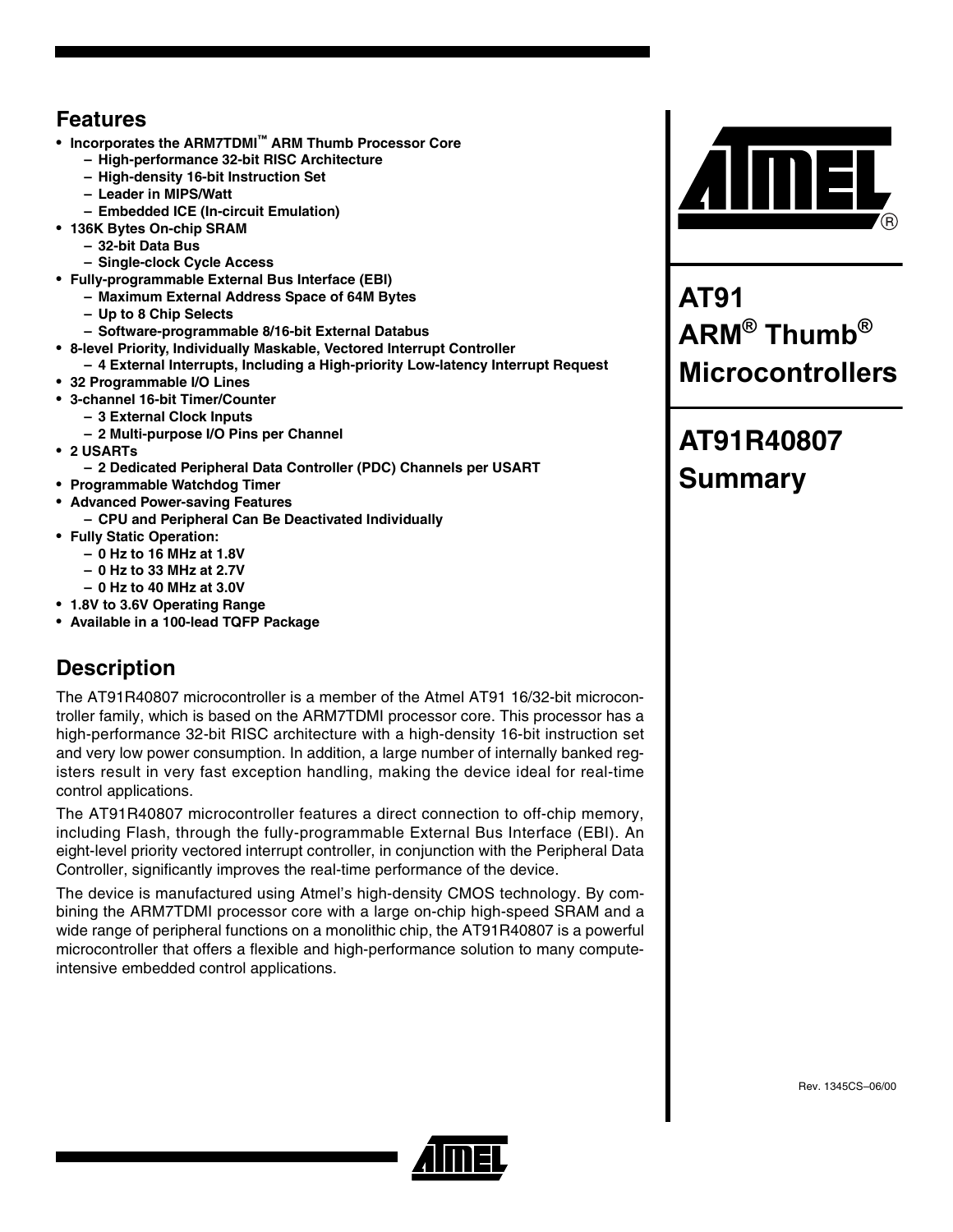

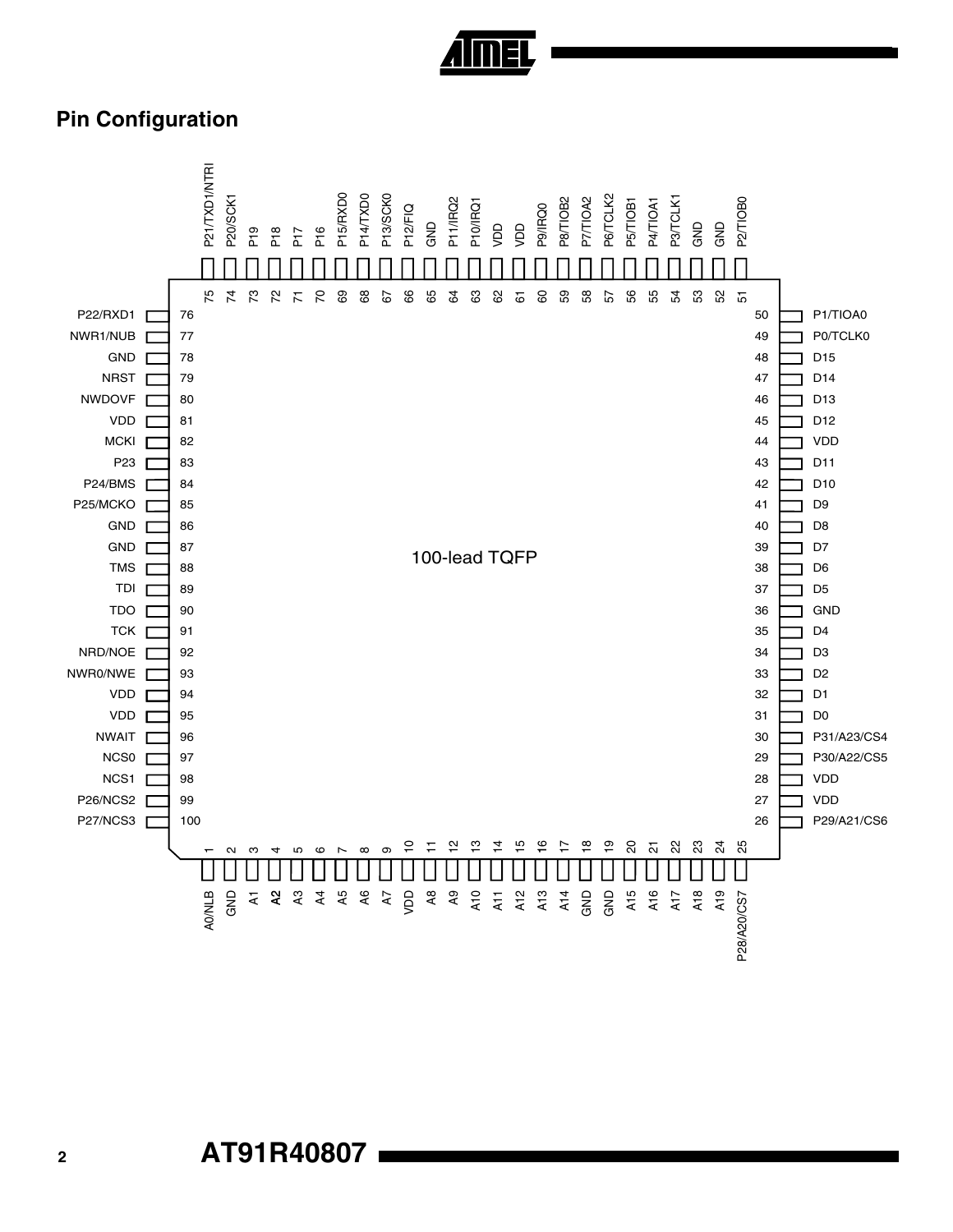## **AT91R40807**

## **Pin Description**

| <b>Module</b> | <b>Name</b>      | <b>Function</b>                   | <b>Type</b> | <b>Active</b><br>Level   | <b>Comments</b>                   |
|---------------|------------------|-----------------------------------|-------------|--------------------------|-----------------------------------|
|               | A0 - A23         | <b>Address Bus</b>                | Output      | $\overline{\phantom{0}}$ | All valid after reset             |
|               | D0 - D15         | Data Bus                          | 1/O         |                          |                                   |
|               | NCS0 - NCS3      | <b>Chip Select</b>                | Output      | Low                      |                                   |
|               | <b>CS4 - CS7</b> | <b>Chip Select</b>                | Output      | High                     | A23 - A20 after reset             |
|               | NWR0             | Lower Byte 0 Write Signal         | Output      | Low                      | Used in Byte Write option         |
|               | NWR1             | Upper Byte 1 Write Signal         | Output      | Low                      | Used in Byte Write option         |
| EBI           | <b>NRD</b>       | <b>Read Signal</b>                | Output      | Low                      | Used in Byte Write option         |
|               | <b>NWE</b>       | <b>Write Enable</b>               | Output      | Low                      | Used in Byte Select option        |
|               | <b>NOE</b>       | Output Enable                     | Output      | Low                      | Used in Byte Select option        |
|               | <b>NUB</b>       | <b>Upper Byte Select</b>          | Output      | Low                      | Used in Byte Select option        |
|               | <b>NLB</b>       | Lower Byte Select                 | Output      | Low                      | Used in Byte Select option        |
|               | <b>NWAIT</b>     | Wait Input                        | Input       | Low                      |                                   |
|               | <b>BMS</b>       | <b>Boot Mode Select</b>           | Input       | $\overline{\phantom{m}}$ | Sampled during reset              |
|               | <b>FIQ</b>       | <b>Fast Interrupt Request</b>     | Input       | —                        | PIO-controlled after reset        |
| <b>AIC</b>    | IRQ0 - IRQ2      | <b>External Interrupt Request</b> | Input       |                          | PIO-controlled after reset        |
|               | TCLK0 - TCLK2    | <b>Timer External Clock</b>       | Input       | —                        | PIO-controlled after reset        |
| <b>TC</b>     | TIOA0 - TIOA2    | Multipurpose Timer I/O pin A      | I/O         |                          | PIO-controlled after reset        |
|               | TIOB0 - TIOB2    | Multipurpose Timer I/O pin B      | I/O         | $\overline{\phantom{0}}$ | PIO-controlled after reset        |
|               | SCK0 - SCK1      | <b>External Serial Clock</b>      | I/O         | $\overline{\phantom{0}}$ | PIO-controlled after reset        |
| <b>USART</b>  | TXD0 - TXD1      | <b>Transmit Data Output</b>       | Output      | —                        | PIO-controlled after reset        |
|               | RXD0 - RXD1      | Receive Data Input                | Input       | $\overline{\phantom{0}}$ | PIO-controlled after reset        |
| <b>PIO</b>    | P0 - P31         | Parallel I/O Line                 | I/O         |                          |                                   |
| <b>WD</b>     | <b>NWDOVF</b>    | Watchdog overflow                 | Output      | Low                      | Open-drain                        |
|               | <b>MCKI</b>      | Master Clock Input                | Input       |                          | Schmidt trigger                   |
| Clock         | <b>MCKO</b>      | Master Clock Output               | Output      | —                        |                                   |
|               | <b>NRST</b>      | Hardware Reset Input              | Input       | Low                      | Schmidt trigger                   |
| Reset         | <b>NTRI</b>      | Tri-state Mode Select             | Input       | Low                      | Sampled during reset              |
|               | <b>TMS</b>       | <b>Test Mode Select</b>           | Input       | -                        | Schmidt trigger, internal pull-up |
|               | TDI              | Test Data Input                   | Input       | -                        | Schmidt trigger, internal pull-up |
| ICE           | <b>TDO</b>       | <b>Test Data Output</b>           | Output      | $\overline{\phantom{0}}$ |                                   |
|               | <b>TCK</b>       | <b>Test Clock</b>                 | Input       | -                        | Schmidt trigger, internal pull-up |
|               | <b>VDD</b>       | Power                             | Power       | -                        |                                   |
| Power         | <b>GND</b>       | Ground                            | Ground      | $\qquad \qquad -$        |                                   |



 $\blacksquare$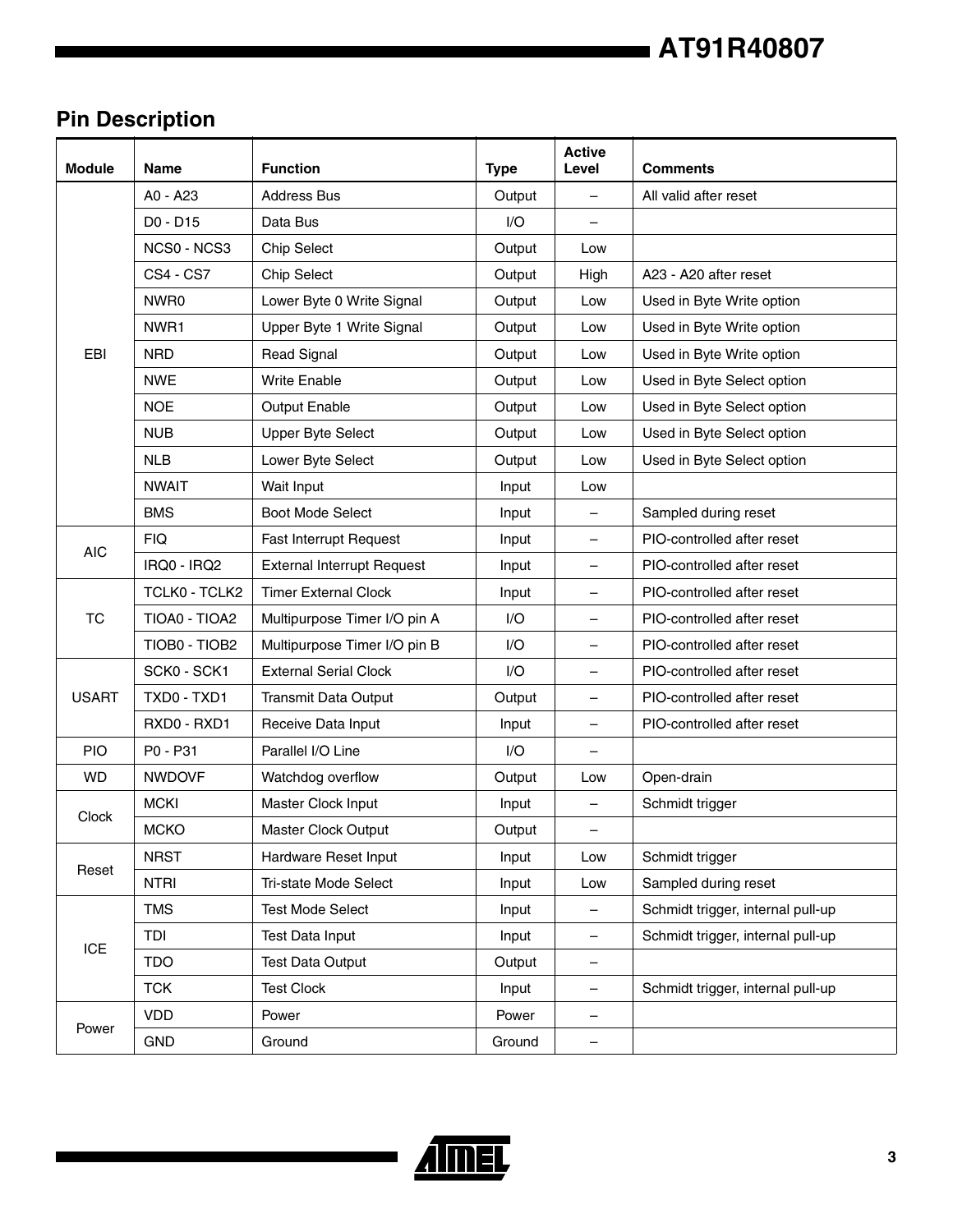

## **Block Diagram**

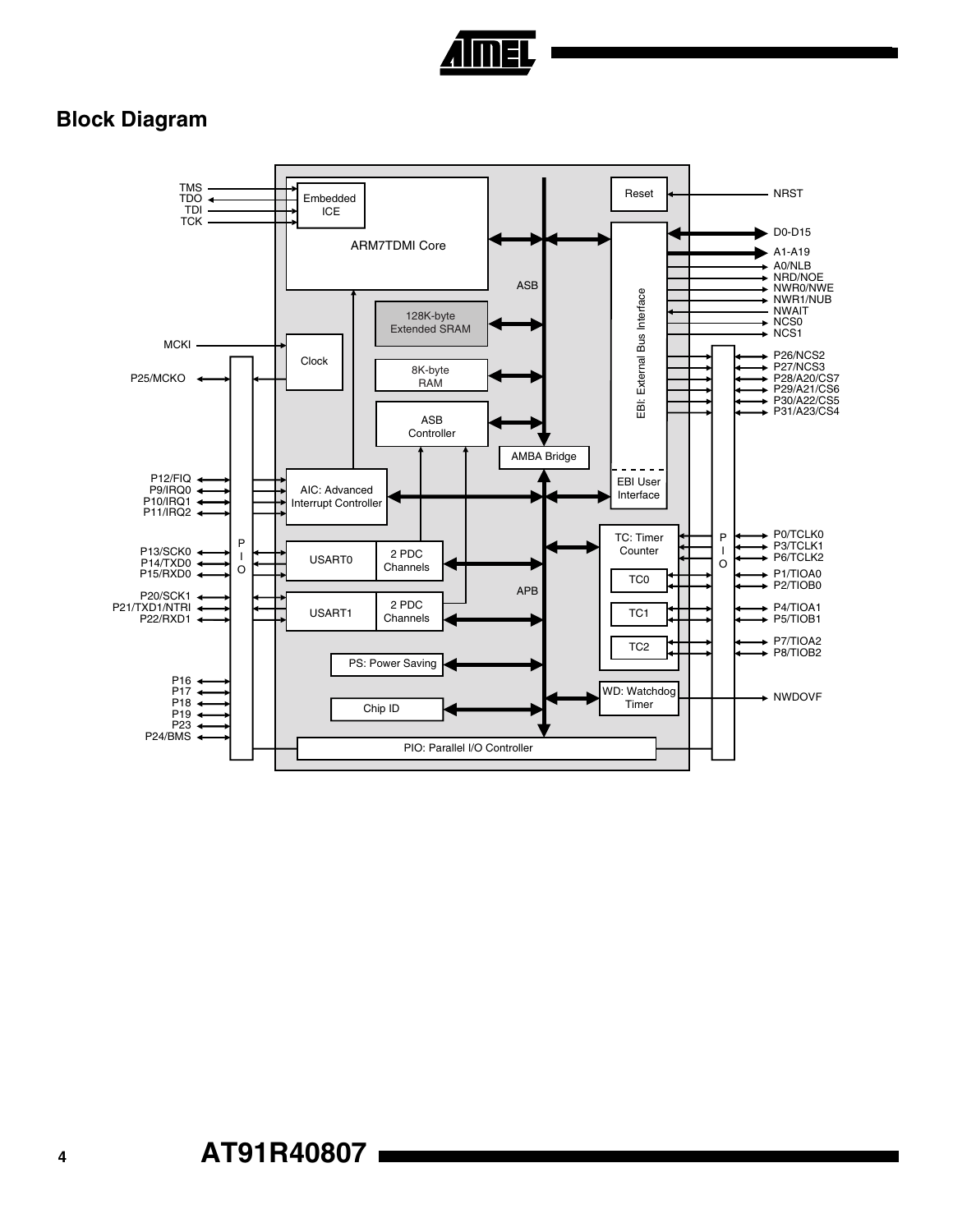## **Architectural Overview**

The AT91R40807 microcontroller integrates an ARM7TDMI with Embedded ICE interface, memories and peripherals. The architecture consists of two main buses, the Advanced System Bus (ASB) and the Advanced Peripheral Bus (APB). Designed for maximum performance and controlled by the memory controller, the ASB interfaces the ARM7TDMI processor with the on-chip 32-bit memories, the External Bus Interface (EBI) and the AMBA™ Bridge. The AMBA Bridge drives the APB, which is designed for accesses to on-chip peripherals and optimized for low power consumption.

The AT91R40807 microcontroller implements the ICE port of the ARM7TDMI processor on dedicated pins, offering a complete, low-cost and easy-to-use debug solution for target debugging.

#### **Memories**

The AT91R40807 microcontroller embeds 136K bytes of internal SRAM. The internal memory is directly connected to the 32-bit data bus and is single-cycle accessible. This provides maximum performance of 36 MIPS at 40 MHz by using the ARM instruction set of the processor, minimizing system power consumption and improving on the performance of separate memory solutions.

The AT91R40807 microcontroller features an External Bus Interface (EBI), which enables connection of external memories and application-specific peripherals. The EBI supports 8- or 16-bit devices and can use two 8-bit devices to emulate a single 16-bit device. The EBI implements the early read protocol, enabling faster memory accesses than standard memory interfaces.

#### **Peripherals**

The AT91R40807 microcontroller integrates several peripherals, which are classified as system or user peripherals. All on-chip peripherals are 32-bit accessible by the AMBA Bridge, and can be programmed with a minimum number of instructions. The peripheral register set is composed of control, mode, data, status and enable/disable/status registers.

An on-chip Peripheral Data Controller (PDC) transfers data between the on-chip USARTs and on- and off-chip memories address space without processor intervention. Most importantly, the PDC removes the processor interrupt handling overhead, making it possible to transfer up to 64K contiguous bytes without reprogramming the start address, thus increasing the performance of the microcontroller, and reducing the power consumption.

#### **System Peripherals**

The External Bus Interface (EBI) controls the external memory or peripheral devices via an 8- or 16-bit data bus and is programmed through the APB. Each chip select line has its own programming register.

The Power-saving (PS) module implements the Idle mode (ARM7TDMI core clock stopped until the next interrupt) and enables the user to adapt the power consumption of the microcontroller to application requirements (independent peripheral clock control).

The Advanced Interrupt Controller (AIC) controls the internal interrupt sources from the internal peripherals and the four external interrupt lines (including the FIQ), to provide an interrupt and/or fast interrupt request to the ARM7TDMI. It integrates an 8-level priority controller and, using the Auto-vectoring feature, reduces the interrupt latency time.

The Parallel Input/Output Controller (PIO) controls up to 32 I/O lines. It enables the user to select specific pins for onchip peripheral input/output functions, and general-purpose input/output signal pins. The PIO controller can be programmed to detect an interrupt on a signal change from each line.

The Watchdog (WD) can be used to prevent system lockup if the software becomes trapped in a deadlock.

The Special Function (SF) module integrates the Chip ID, the Reset Status and the Protect registers.

#### **User Peripherals**

Two USARTs, independently configurable, enable communication at a high baud rate in synchronous or asynchronous mode. The format includes start, stop and parity bits and up to 8 data bits. Each USART also features a Timeout and a Time Guard register, facilitating the use of the two dedicated Peripheral Data Controller (PDC) channels.

The 3-channel, 16-bit Timer Counter (TC) is highly-programmable and supports capture or waveform modes. Each TC channel can be programmed to measure or generate different kinds of waves, and can detect and control two input/output signals. The TC has also three external clock signals.

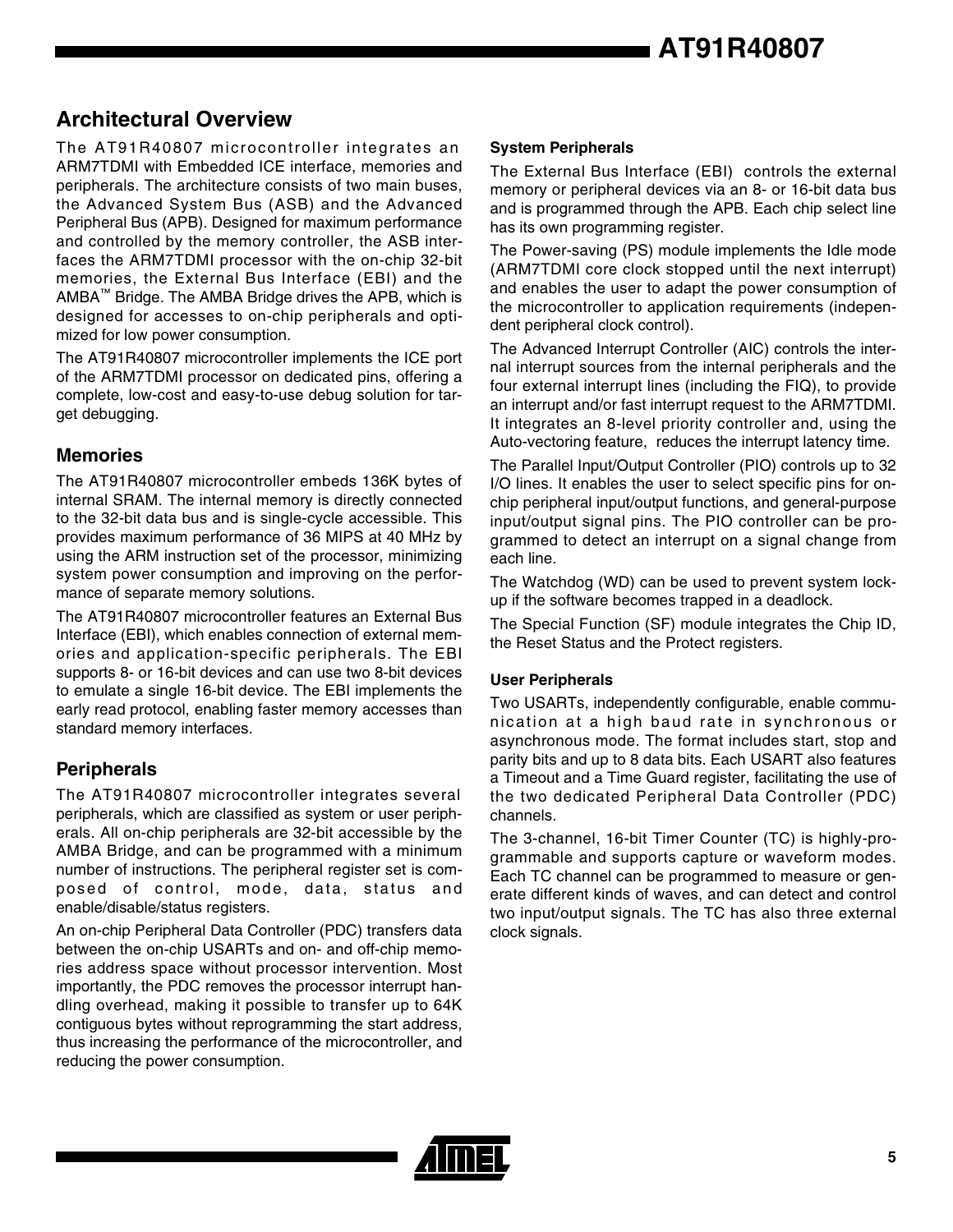

## **Associated Documentation**

The AT91R40807 is a part of the AT91X40 Series microcontrollers, a member of the Atmel AT91 16/32-bit microcontroller family which is based on the ARM7TDMI processor core. The table below contains details of associated documentation for further reference.

| <b>Product</b> | Information                                                                                      | <b>Document Title</b>                 |
|----------------|--------------------------------------------------------------------------------------------------|---------------------------------------|
|                | Internal architecture of processor<br>ARM/Thumb instruction sets<br>Embedded in-circuit-emulator | ARM7TDMI (Thumb) Datasheet            |
| AT91R40807     | Mapping<br>Peripheral operation<br>Peripheral user interface                                     | AT91x40 Series Datasheet              |
|                | Timings<br>DC characteristics                                                                    | AT91R40807 Electrical Characteristics |
|                | Mechanical characteristics<br>Ordering information                                               | AT91R40807 Summary Datasheet          |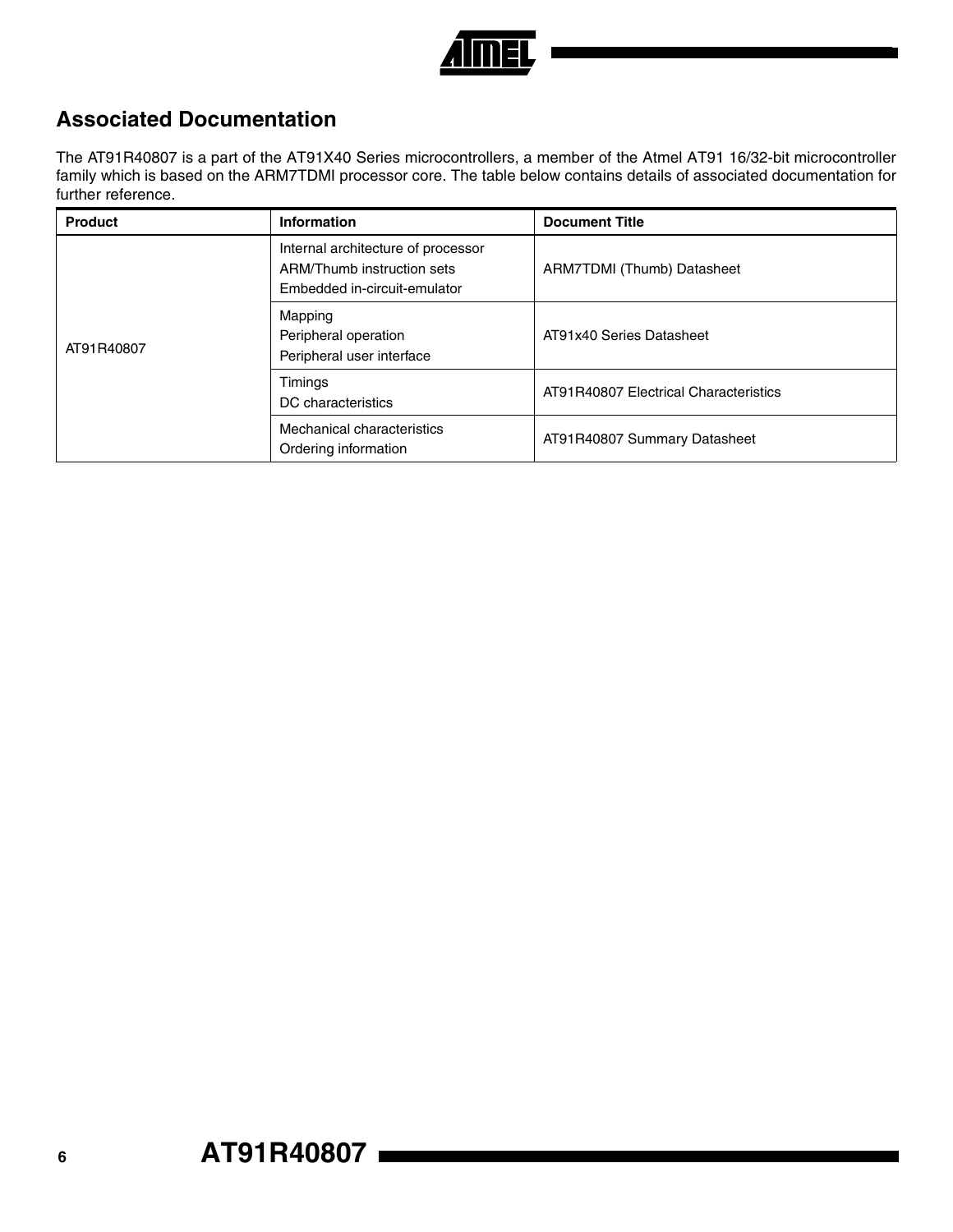## **Product Overview**

### **Power Supply**

The AT91R40807 microcontroller has a unique type of power supply pin – VDD. The VDD pin supplies the I/O pads and the device core. The supported voltage range on  $V_{DD}$  is 1.8V to 3.6V.

#### **Input/Output Considerations**

The AT91R40807 accepts voltage levels up to the power supply limit on the pads.

After the reset, the peripheral I/Os are initialized as inputs to provide the user with maximum flexibility. It is recommended that in any application phase the inputs to the AT91R40807 microcontroller be held at valid logic levels to minimize the power consumption.

#### **Master Clock**

The AT91R40807 microcontroller has a fully static design and work on the Master Clock (MCK), provided on the MCKI pin from an external source.

The Master Clock is also provided as an output of the device on the pin MCKO, which is multiplexed with a general-purpose I/O line. While NRST is active, MCKO remains low. After the reset, the MCKO is valid and outputs an image of the MCK signal. The PIO controller must be programmed to use this pin as standard I/O line.

#### **Reset**

Reset restores the default states of the user interface registers (defined in the user interface of each peripheral), and forces the ARM7TDMI to perform the next instruction fetch from address zero. Except for the program counter the ARM7TDMI registers do not have defined reset states.

#### **NRST Pin**

NRST is active low-level input. It is asserted asynchronously, but exit from reset is synchronized internally to the MCK. The signal presented on MCKI must be active within the specification for a minimum of 10 clock cycles up to the rising edge of NRST to ensure correct operation.

The first processor fetch occurs 80 clock cycles after the rising edge of NRST.

#### **Watchdog Reset**

The watchdog can be programmed to generate an internal reset. In this case, the reset has the same effect as the NRST pin assertion, but the pins BMS and NTRI are not sampled. Boot mode and Tri-state mode are not updated. If the NRST pin is asserted and the Watchdog triggers the internal reset, the NRST pin has priority.

## **Emulation Function**

#### **Tri-state Mode**

The AT91R40807 provides a Tri-state mode, which is used for debug purposes. This enables the connection of an emulator probe to an application board without having to desolder the device from the target board. In Tri-state mode, all the output pin drivers of the AT91R40807 microcontroller are disabled.

To enter Tri-state mode, the pin NTRI must be held low during the last 10 clock cycles before the rising edge of NRST. For normal operation the pin NTRI must be held high during reset, by a resistor of up to 400K Ohm.

NTRI is multiplexed with I/O line P21 and USART 1 serial data transmit line TXD1.

Standard RS232 drivers generally contain internal 400K Ohm pull-up resistors. If TXD1 is connected to a device not including this pull-up, the user must make sure that a highlevel is tied on NTRI while NRST is asserted.

#### **JTAG/ICE Debug**

ARM Standard Embedded In-circuit Emulation is supported via the JTAG/ICE port. The pins TDI, TDO, TCK and TMS are dedicated to this debug function and can be connected to a host computer via the external ICE interface.

In ICE Debug mode, the ARM7TDMI core responds with a non-JTAG chip ID that identifies the microcontroller. This is not fully IEEE1149.1 compliant.

#### **Memory Controller**

The ARM7TDMI processor address space is 4G bytes. The memory controller decodes the internal 32-bit address bus and defines three address spaces:

- Internal memories in the four lowest megabytes
- Middle space reserved for the external devices (memory or peripherals) controlled by the EBI
- Internal peripherals in the four highest megabytes

In any of these address spaces, the ARM7TDMI operates in Little-Endian mode only.

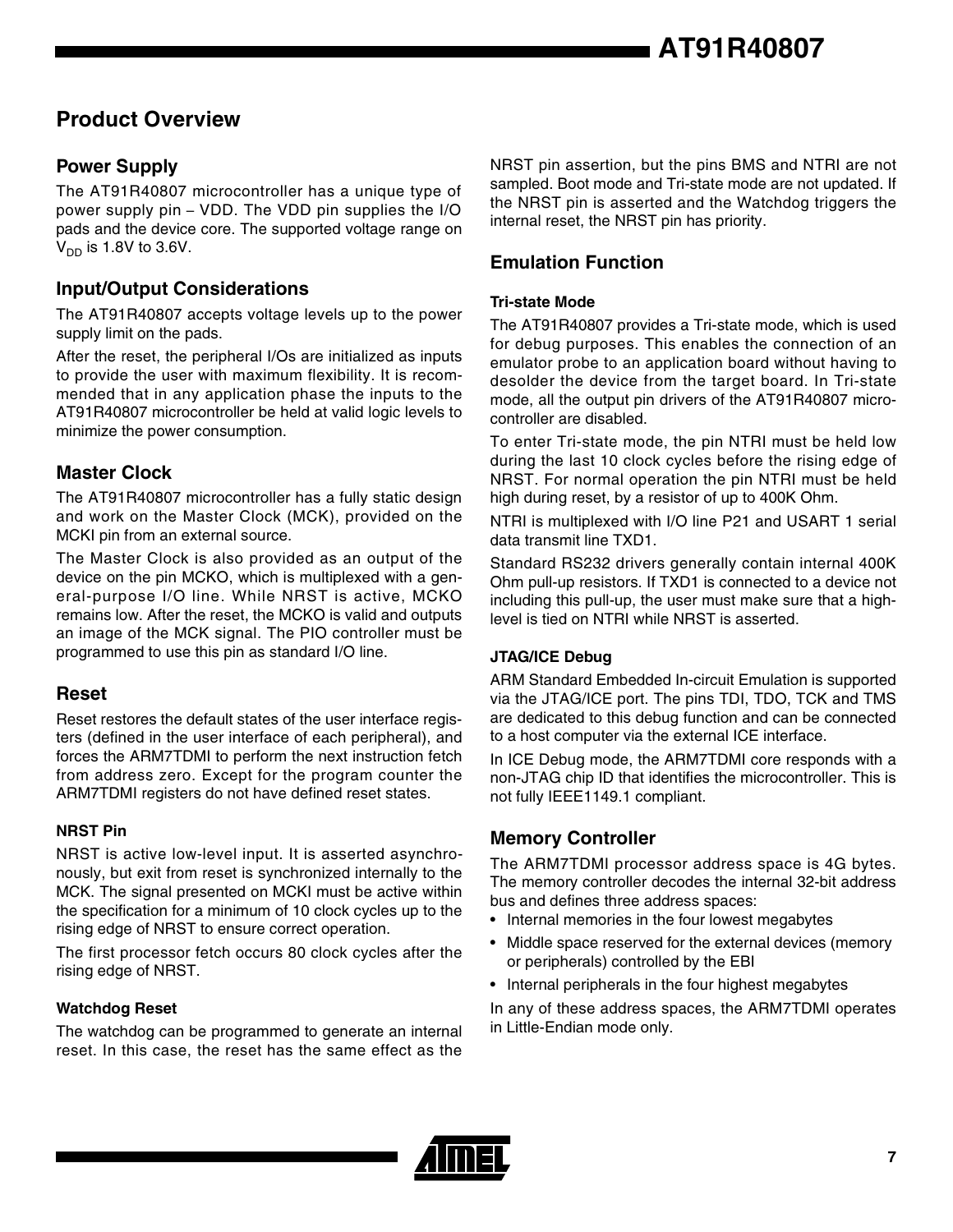

#### **Internal Memories**

The AT91R40807 microcontroller integrates internal SRAM. All internal memories are 32 bits wide and singleclock cycle accessible.

The AT91R40807 microcontroller integrates a primary 8- Kbyte SRAM bank. This memory bank is mapped at address 0x0 (after the remap command), allowing ARM7TDMI exception vectors between 0x0 and 0x20 to be modified by the software. The rest of the bank can be used for stack allocation (to speed up context saving and restoring) or as data and program storage for critical algorithms.

The AT91R40807 integrates an extended memory bank of 128K bytes at address 0x0010 0000. Placing the SRAM on-chip and using the 32-bit data bus bandwidth maximizes the microcontroller performance and minimizes the system power consumption. The 32-bit bus increases the effectiveness of the use of the ARM instruction set, and the ability of processing data that is wider than 16-bit, thus making optimal use of the ARM7TDMI advanced performance.

Being able to dynamically update application software in the 128-Kbyte SRAM adds an extra dimension to the AT91R40807. This 128-Kbyte SRAM can also be used to validate the code to be stored in the on-chip ROM memory prior to mass production of the AT91M40807 or the AT91M40403. At system boot, the code is downloaded from external nonvolatile memory to this on-chip extended SRAM. In order to prevent accidental write to the extended SRAM during the ROM emulation, a write detection feature has been implemented.

The AT91R40807 microcontroller ROM versions integrate 32K bytes (AT91M40403) or 128K bytes (AT91M40807) of internal ROM at address 0x0010 0000. The ROM versions offer a reduced-cost option for high-volume applications in which the software is stable.

#### **Boot Mode Select**

The ARM reset vector is at address 0x0. After the NRST line is released, the ARM7TDMI executes the instruction stored at this address. This means that this address must be mapped in nonvolatile memory after the reset.

The input level on the BMS pin during the last 10 clock cycles before the rising edge of the NRST selects the type of boot memory. The Boot Mode depends on BMS (see Table 1).

The AT91R40807 supports boot in on-chip extended SRAM, for the purpose of emulating ROM versions. In this case, the microcontroller must first boot from external nonvolatile memory, and ensure that a valid program is downloaded in the on-chip extended SRAM. Then, the NRST must be reasserted by external circuitry after the level on the pin BMS is changed.

The pin BMS is multiplexed with the I/O line P24 that can be programmed after reset like any standard PIO line.

**Table 1.** Boot Mode Select

| <b>BMS</b> | <b>Boot Memory</b>             |  |  |  |
|------------|--------------------------------|--|--|--|
|            | Internal 32-bit extended SRAM  |  |  |  |
|            | External 16-bit memory on NCS0 |  |  |  |

#### **Remap Command**

The ARM vectors (Reset, Abort, Data Abort, Prefetch Abort, Undefined Instruction, Interrupt, Fast Interrupt) are mapped from address 0x0 to address 0x20. In order to allow these vectors to be redefined dynamically by the software, the AT91R40807 Microcontrollers use a remap command that enables switching between the boot memory and the internal primary SRAM bank addresses. The remap command is accessible through the EBI User Interface, by writing one in RCB of EBI\_RCR (Remap Control Register). Performing a remap command is mandatory if access to the other external devices (connected to chipselects 1 to 7) is required. The remap operation can only be changed back by an internal reset or an NRST assertion.

#### **Abort Control**

The abort signal providing a Data Abort or a Prefetch Abort exception to the ARM7TDMI is asserted when accessing an undefined address in the EBI address space.

No abort is generated when reading the internal memory or by accessing the internal peripherals, whether the address is defined or not.

#### **External Bus Interface**

The External Bus Interface handles the accesses between addresses 0x0040 0000 and 0xFFC0 0000. It generates the signals that control access to the external devices, and can be configured from eight 1-Mbyte banks up to four 16- Mbyte banks. It supports byte-, half-word- and wordaligned accesses.

For each of these banks, the user can program:

- Number of wait states
- Number of data float times (wait time after the access is finished to prevent any bus contention in case the device is too long in releasing the bus)
- Data bus-width (8-bit or 16-bit).
- With a 16-bit wide data bus, the user can program the EBI to control one 16-bit device (Byte Access Select mode) or two 8-bit devices in parallel that emulate a 16 bit memory (Byte Write Access mode).

The External Bus Interface features also the Early Read Protocol, configurable for all the devices, that significantly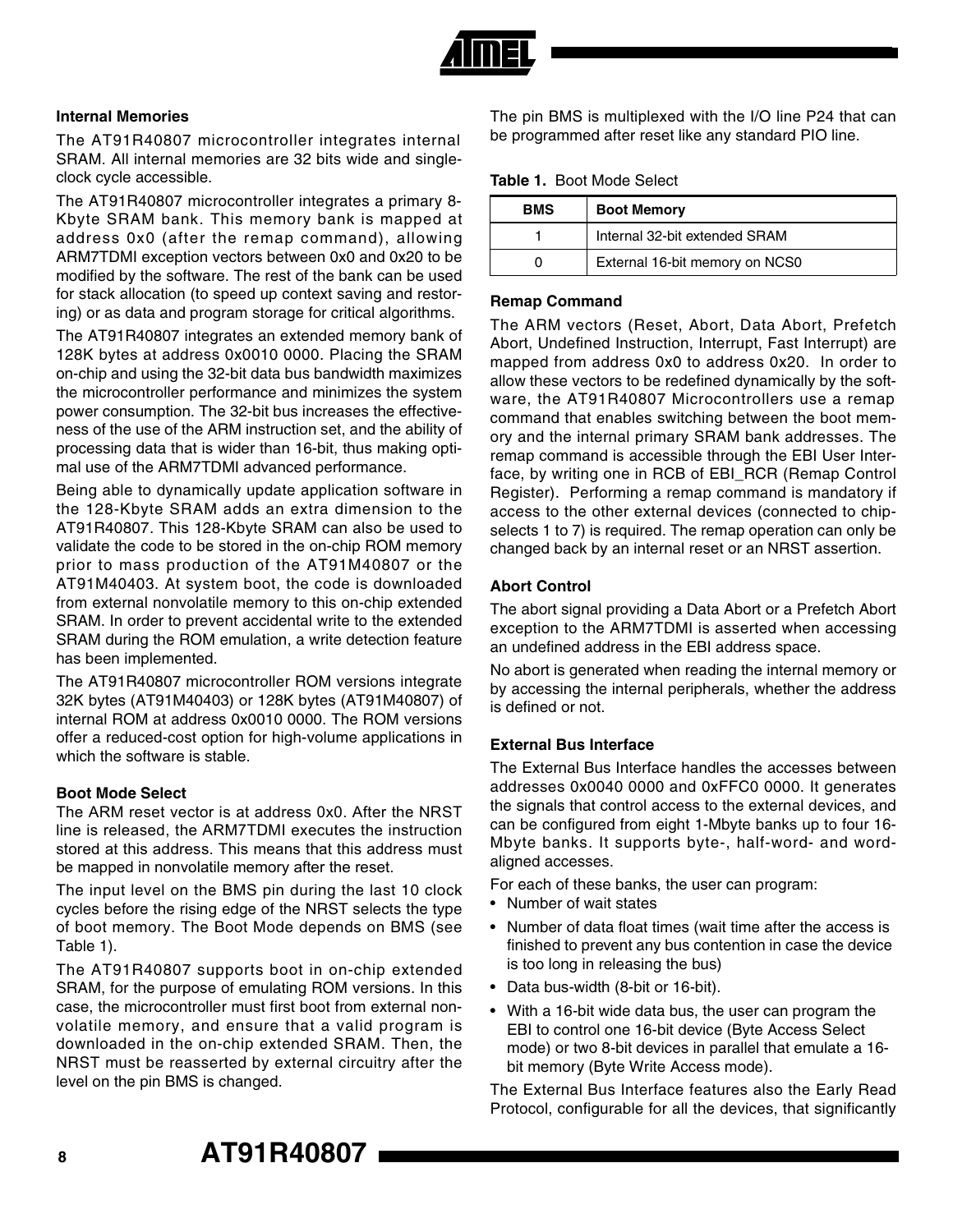**AT91R40807**

reduces access time requirements on an external device in the case of single-clock cycle access.

## **Peripherals**

The AT91R40807 peripherals are connected to the 32-bit wide Advanced Peripheral Bus. Peripheral registers are only word accessible – byte and half-word accesses are not supported. If a byte or a half-word access is attempted, the memory controller automatically masks the lowest address bits and generates an word access.

Each peripheral has a 16-Kbyte address space allocated (the AIC only has a 4-Kbyte address space).

#### **Peripheral Registers**

The following registers are common to all peripherals:

- Control Register write only register that triggers a command when a one is written to the corresponding position at the appropriate address. Writing a zero has no effect.
- Mode Register read/write register that defines the configuration of the peripheral. Usually has a value of 0x0 after a reset.
- Data Registers read and/or write register that enables the exchange of data between the processor and the peripheral.
- Status Register read only register that returns the status of the peripheral.
- Enable/Disable/Status Registers shadow command registers. Writing a one in the Enable Register sets the corresponding bit in the Status Register. Writing a one in the Disable Register resets the corresponding bit and the result can be read in the Status Register. Writing a bit to zero has no effect. This register access method maximizes the efficiency of bit manipulation, and enables modification of a register with a single non-interruptible instruction, replacing the costly read-modify-write operation.

Unused bits in the peripheral registers are shown as "–" and must be written at 0 for upward compatibility. These bits read 0.

#### **Peripheral Interrupt Control**

The Interrupt Control of each peripheral is controlled from the status register using the interrupt mask. The status register bits are ANDed to their corresponding interrupt mask bits and the result is then ORed to generate the Interrupt Source signal to the Advanced Interrupt Controller.

The interrupt mask is read in the Interrupt Mask Register and is modified with the Interrupt Enable Register and the Interrupt Disable Register. The enable/disable/status (or

mask) makes it possible to enable or disable peripheral interrupt sources with a non-interruptible single instruction. This eliminates the need for interrupt masking at the AIC or core level in real-time and multi-tasking systems.

#### **Peripheral Data Controller**

The AT91R40807 microcontroller has a 4-channel PDC dedicated to the two on-chip USARTs. One PDC channel is dedicated to the receiver and one to the transmitter of each USART.

The user interface of a PDC channel is integrated in the memory space of each USART. It contains a 32-bit Address Pointer Register (RPR or TPR) and a 16-bit Transfer Counter Register (RCR or TCR). When the programmed number of transfers are performed, a status bit indicating the end of transfer is set in the USART Status Register and an interrupt can be generated.

### **System Peripherals**

#### **PS: Power-saving**

The Power-saving feature optimizes power consumption, enabling the software to stop the ARM7TDMI clock (idle mode), restarting it when the module receives an interrupt (or reset). It also enables on-chip peripheral clocks to be enabled and disabled individually, matching power consumption and application need.

#### **AIC: Advanced Interrupt Controller**

The Advanced Interrupt Controller has an 8-level priority, individually maskable, vectored interrupt controller, and drives the NIRQ and NFIQ pins of the ARM7TDMI from:

- The external fast interrupt line (FIQ)
- The three external interrupt request lines (IRQ0-IRQ2)
- The interrupt signals from the on-chip peripherals.

The AIC is largely programmable offering maximum flexibility, and its vectoring features reduce the real-time overhead in handling interrupts.

The AIC also features a spurious vector, which reduces spurious interrupt handling to a minimum, and a protect mode that facilitates the debug capabilities.

#### **PIO: Parallel I/O Controller**

The AT91R40807 microcontroller has 32 programmable I/O lines. Six pins are dedicated as general-purpose I/O pins. Other I/O lines are multiplexed with an external signal of a peripheral to optimize the use of available package pins. The PIO controller enables generation of an interrupt on input change and insertion of a simple input glitch filter on any of the PIO pins.

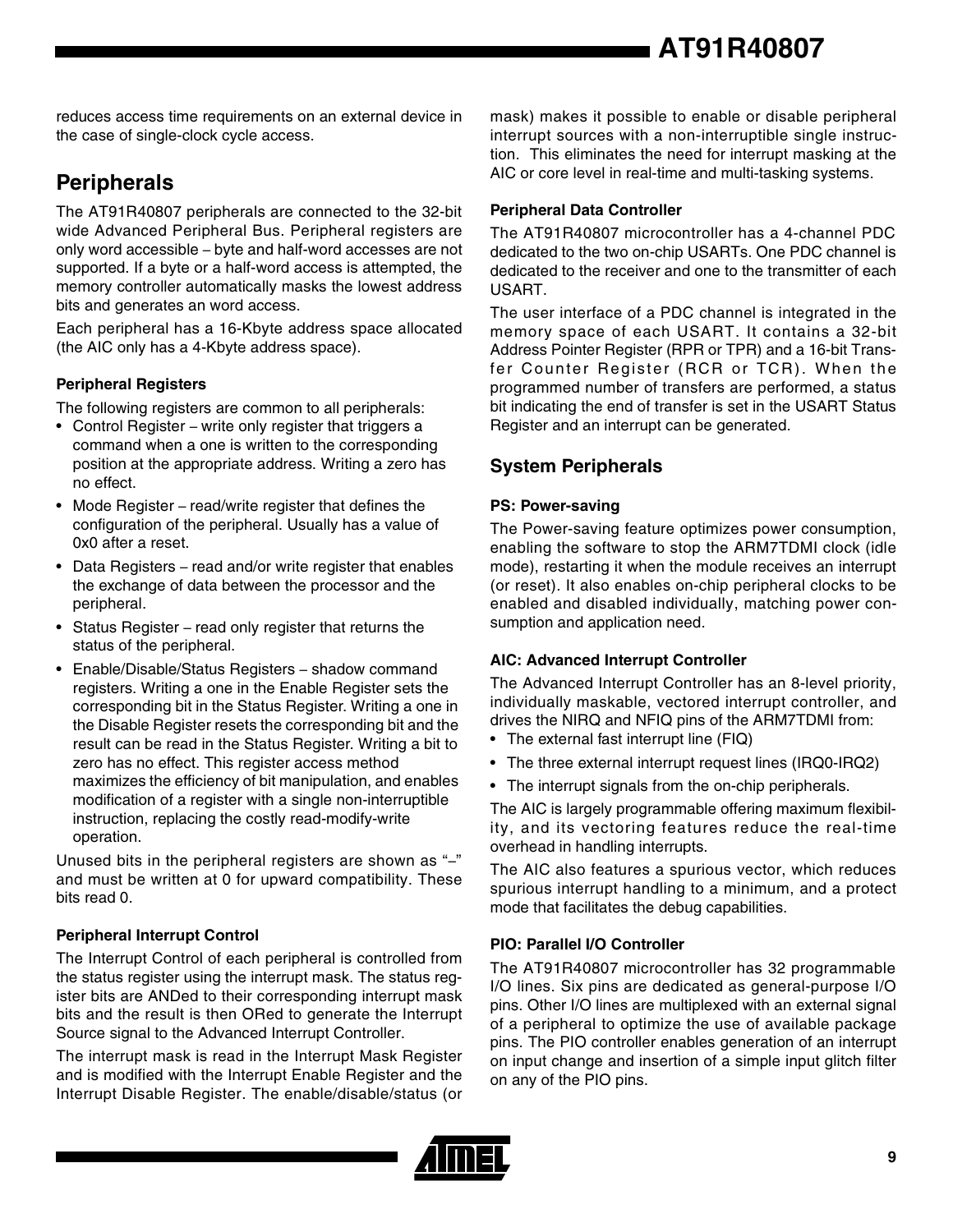

#### **WD: Watchdog**

The Watchdog is built around a 16-bit counter and is used to prevent system lock-up if the software becomes trapped in a deadlock. It can generate an internal reset or interrupt, or assert an active level on the dedicated pin NWDOVF. All programming registers are password-protected to prevent unintentional programming.

#### **SF: Special Function**

The AT91R40807 microcontroller provide registers that implement the following special functions.

- Chip identification
- RESET status
- Protect mode
- Write protection for the AT91R40807 internal 128-Kbyte memory

#### **User Peripherals**

#### **USART: Universal Synchronous/Asynchronous Receiver Transmitter**

The AT91R40807 microcontroller provides two identical, full-duplex, universal synchronous/asynchronous receiver/transmitters.

Each USART has its own baud rate generator, and two dedicated Peripheral Data Controller channels. The data format includes a start bit, up to 8 data bits, an optional programmable parity bit and up to 2 stop bits.

The USART also features a Receiver Timeout register, facilitating variable length frame support when it is working with the PDC, and a Time Guard register, used when interfacing with slow remote equipment.

#### **TC: Timer Counter**

The AT91R40807 microcontroller features a Timer Counter block that includes three identical 16-bit timer counter channels. Each channel can be independently programmed to perform a wide range of functions including frequency measurement, event counting, interval measurement, pulse generation, delay timing and pulse width modulation.

The Timer Counter can be used in Capture or Waveform mode, and all three counter channels can be started simultaneously and chained together.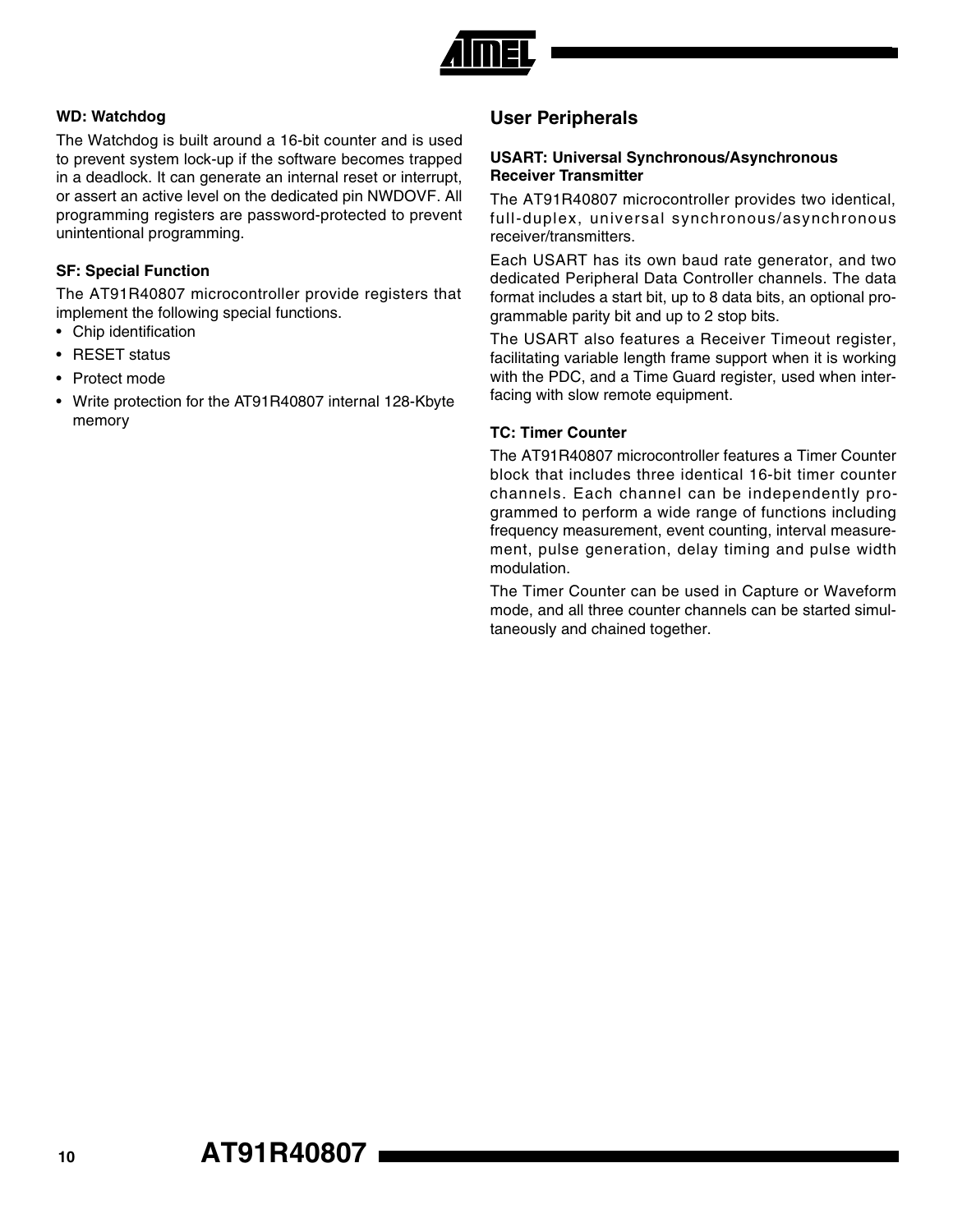## **AT91R40807**

## **Ordering Information**

| Speed<br>(MHz) | <b>Power Supply</b> | <b>Ordering Code</b> | Package         | <b>Operation Range</b>                              |  |  |
|----------------|---------------------|----------------------|-----------------|-----------------------------------------------------|--|--|
| 33             | 2.7V to 3.6V        | AT91R40807-33AI      | <b>TOFP 100</b> | Industrial<br>(-40 $^{\circ}$ C to 85 $^{\circ}$ C) |  |  |

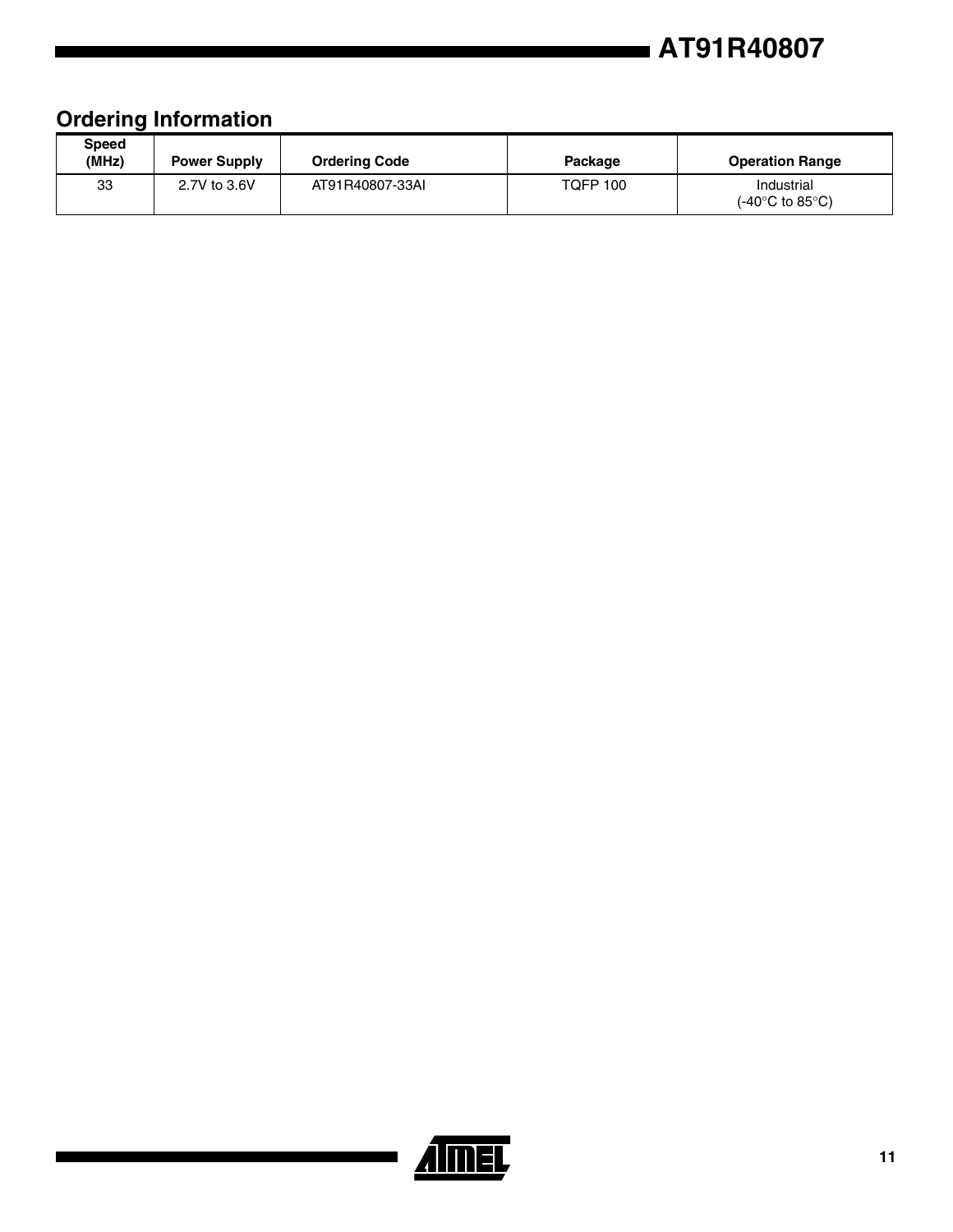# <u>Aimel</u>

## **Package Outline TQFP 100**

## **100-lead, Thin (1.4 mm) Quad Flat Pack**

Common Dimensions (mm)

| Symbol                          | Min          | <b>Nom</b>   | Max        |  |  |  |
|---------------------------------|--------------|--------------|------------|--|--|--|
| C                               | 0.09         |              | 0.2        |  |  |  |
| c1                              | 0.09         |              | 0.16       |  |  |  |
| L                               | 0.45         | 0.6          | 0.75       |  |  |  |
| L1                              |              | 1.00 REF     |            |  |  |  |
| R <sub>2</sub>                  | 0.08         |              | 0.2        |  |  |  |
| R1                              | 0.08         |              |            |  |  |  |
| S                               | 0.2          |              |            |  |  |  |
| q                               | $0^{\circ}$  | $3.5^\circ$  | $7^\circ$  |  |  |  |
| $\theta$ 1                      | $0^{\circ}$  |              |            |  |  |  |
| $\theta$ 2                      | $11^\circ$   | $12^{\circ}$ | $13^\circ$ |  |  |  |
| $\theta$ 3                      | $11^{\circ}$ | $12^{\circ}$ | $13^\circ$ |  |  |  |
| A                               |              |              | 1.6        |  |  |  |
| A1                              | 0.05         |              | 0.15       |  |  |  |
| A <sub>2</sub>                  | 1.35         | 1.4          | 1.45       |  |  |  |
| Tolerances of form and position |              |              |            |  |  |  |
| aaa                             |              | 0.2          |            |  |  |  |
| bbb                             |              | 0.2          |            |  |  |  |

#### **Lead Count Dimensions**

| D/E<br>D1/E1<br>Pin |            |            |      | M          |      | b1   |            |            |       |            |      |
|---------------------|------------|------------|------|------------|------|------|------------|------------|-------|------------|------|
| Count               | <b>BSC</b> | <b>BSC</b> | Min  | <b>Nom</b> | Max  | Min  | <b>Nom</b> | <b>Max</b> | e BSC | <b>CCC</b> | ddd  |
| 100                 | 16.0       | 14.0       | 0.17 | 0.22       | 0.27 | 0.17 | 0.2        | 0.23       | 0.50  | 0.10       | 0.06 |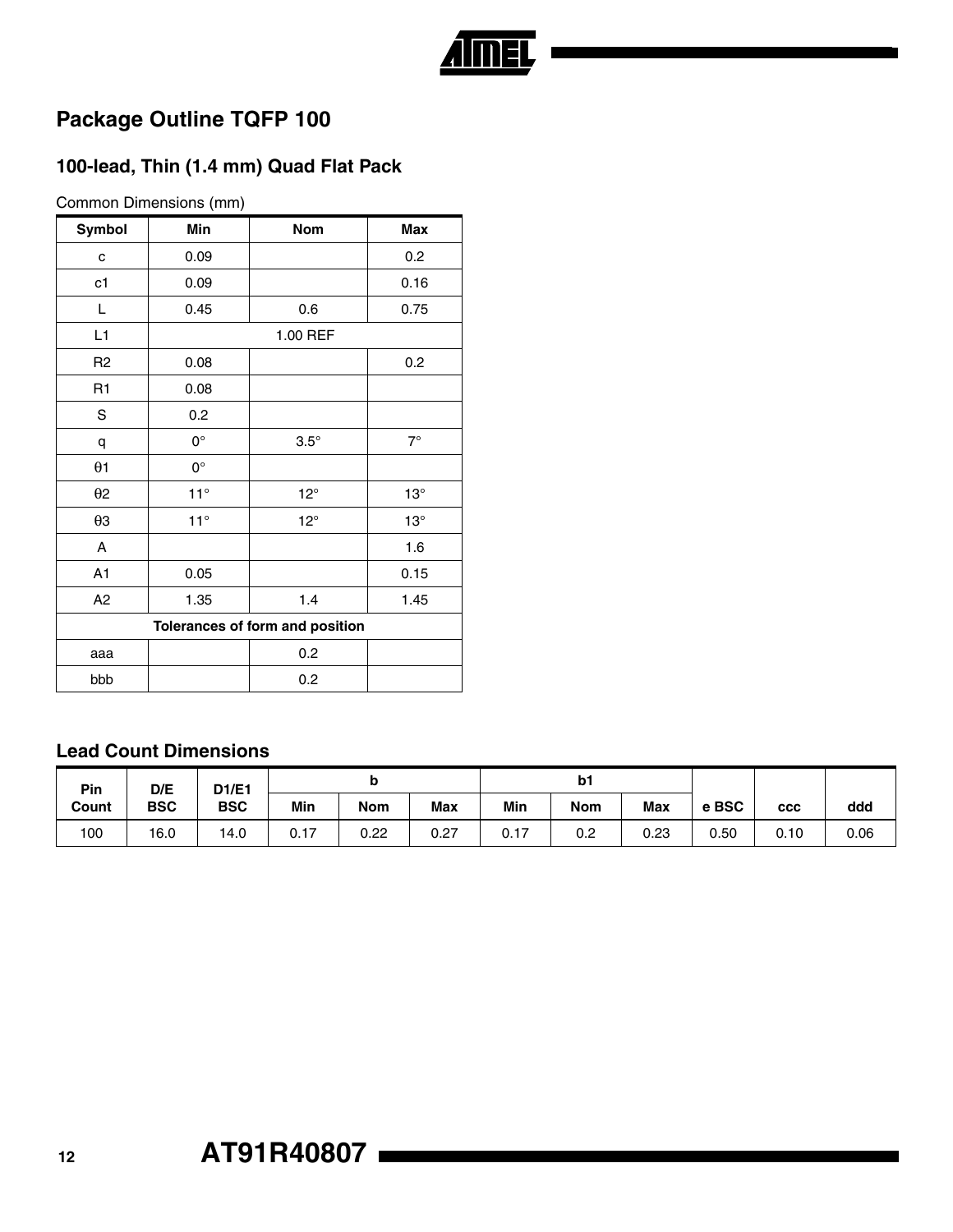## **100-lead TQFP Package Drawing**